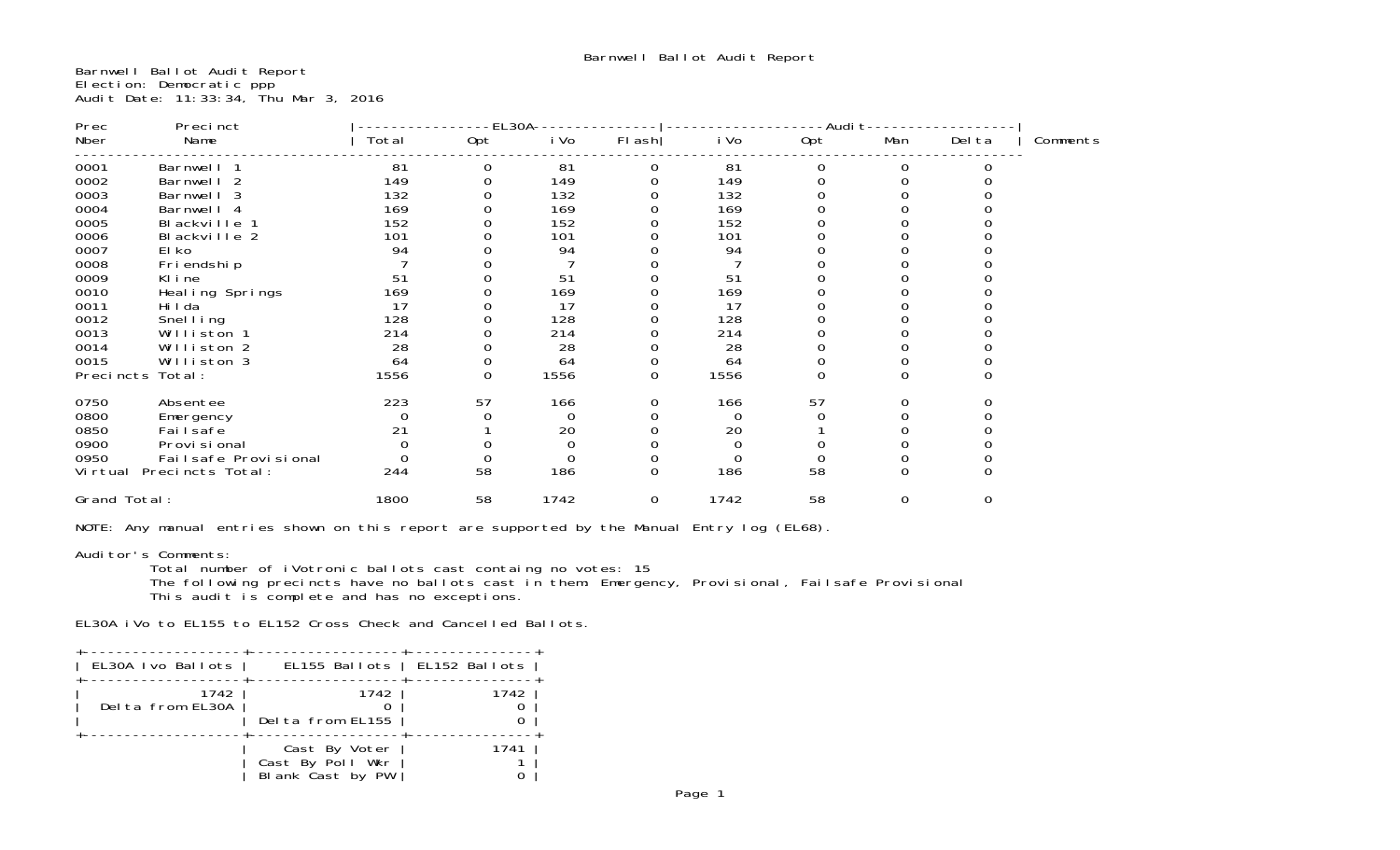|                                          |                                                                                                                        |                                   | Barnwell Ballot Audit Report                                                                    |
|------------------------------------------|------------------------------------------------------------------------------------------------------------------------|-----------------------------------|-------------------------------------------------------------------------------------------------|
|                                          | Cancelled Ballots                                                                                                      | 9                                 |                                                                                                 |
|                                          | Wrong Ballot<br>Voter Left AB<br>Voter Left BB<br>Voter Request<br>Printer Problem<br>Terminal Problem<br>Other Reason | 0<br>0<br>0<br>∠<br>$\Omega$<br>ь | $(AB = After ballot selected by poll worker.)$<br>(BB = Before ballot selected by poll worker.) |
|                                          | Number of ADA audio enabled events in this election: 25<br>Precinct Number and Name                                    | Machine Date                      | Time                                                                                            |
| 0001<br>Barnwell 1<br>0001<br>Barnwell 1 |                                                                                                                        | 5123548<br>5129877                | 02/20/2016 11:32:34<br>02/20/2016 11:30:55                                                      |

| 0001 | Barnwell 1                    | 5123548 | 02/20/2016 11:32:34   |
|------|-------------------------------|---------|-----------------------|
| 0001 | Barnwell 1                    | 5129877 | 02/20/2016 11:30:55   |
| 0002 | 2<br>Barnwell                 | 5121700 | 02/22/2016 10: 22: 50 |
| 0003 | 3<br>Barnwell                 | 5124939 | 02/19/2016 13:13:18   |
| 0003 | 3<br>Barnwell                 | 5124939 | 02/20/2016 11: 22: 01 |
| 0003 | 3<br>Barnwell                 | 5124752 | 02/20/2016 11: 19: 44 |
| 0004 | Barnwell 4                    | 5124416 | 02/22/2016 11:00:41   |
| 0005 | BI ackville<br>$\overline{1}$ | 5126159 | 02/22/2016 11: 32: 23 |
| 0006 | Blackville 2                  | 5120696 | 02/22/2016 12:37:41   |
| 0006 | Blackville 2                  | 5132381 | 02/22/2016 12:40:22   |
| 0007 | El ko                         | 5121836 | 02/23/2016 11:47:17   |
| 0007 | El ko                         | 5135513 | 02/23/2016 11:46:10   |
| 0008 | Fri endshi p                  | 5120191 | 02/22/2016 15:29:19   |
| 0009 | Kline                         | 5132712 | 02/23/2016 09: 33: 22 |
| 0009 | Kline                         | 5119667 | 02/23/2016 09: 35: 53 |
| 0010 | Heal ing Springs              | 5123342 | 02/22/2016 13:02:09   |
| 0010 | Heal ing Springs              | 5135541 | 02/22/2016 13:03:31   |
| 0011 | Hi I da                       | 5128561 | 02/22/2016 14: 31: 37 |
| 0012 | Snel I ing                    | 5125498 | 02/23/2016 10:01:53   |
| 0012 | Snel I i ng                   | 5124665 | 02/23/2016 10: 03: 41 |
| 0012 | Snel I i ng                   | 5128516 | 02/23/2016 10:00:14   |
| 0013 | Williston 1                   | 5121078 | 02/23/2016 10: 33: 17 |
| 0014 | Williston 2                   | 5128921 | 02/23/2016 10:58:19   |
| 0014 | Williston 2                   | 5133252 | 02/23/2016 10:59:37   |
| 0015 | Williston 3                   | 5130264 | 02/23/2016 11:19:45   |

Election Date: 02/27/2016

In all but the Absentee Precicnt events reported before election day are due to testing. Machines reported with precinct unknown had ADA Audio Enabled Events but no ballots were cast on them.

-----------------------------------------------------------------

How to read this report.

This is the ballot level report. It compares the number of ballots cast in the tabulation report, the EL30A with the number of ballots cast in the audit data.

The values read from the EL30A report are reported in four categories; Total, Optical (Opt),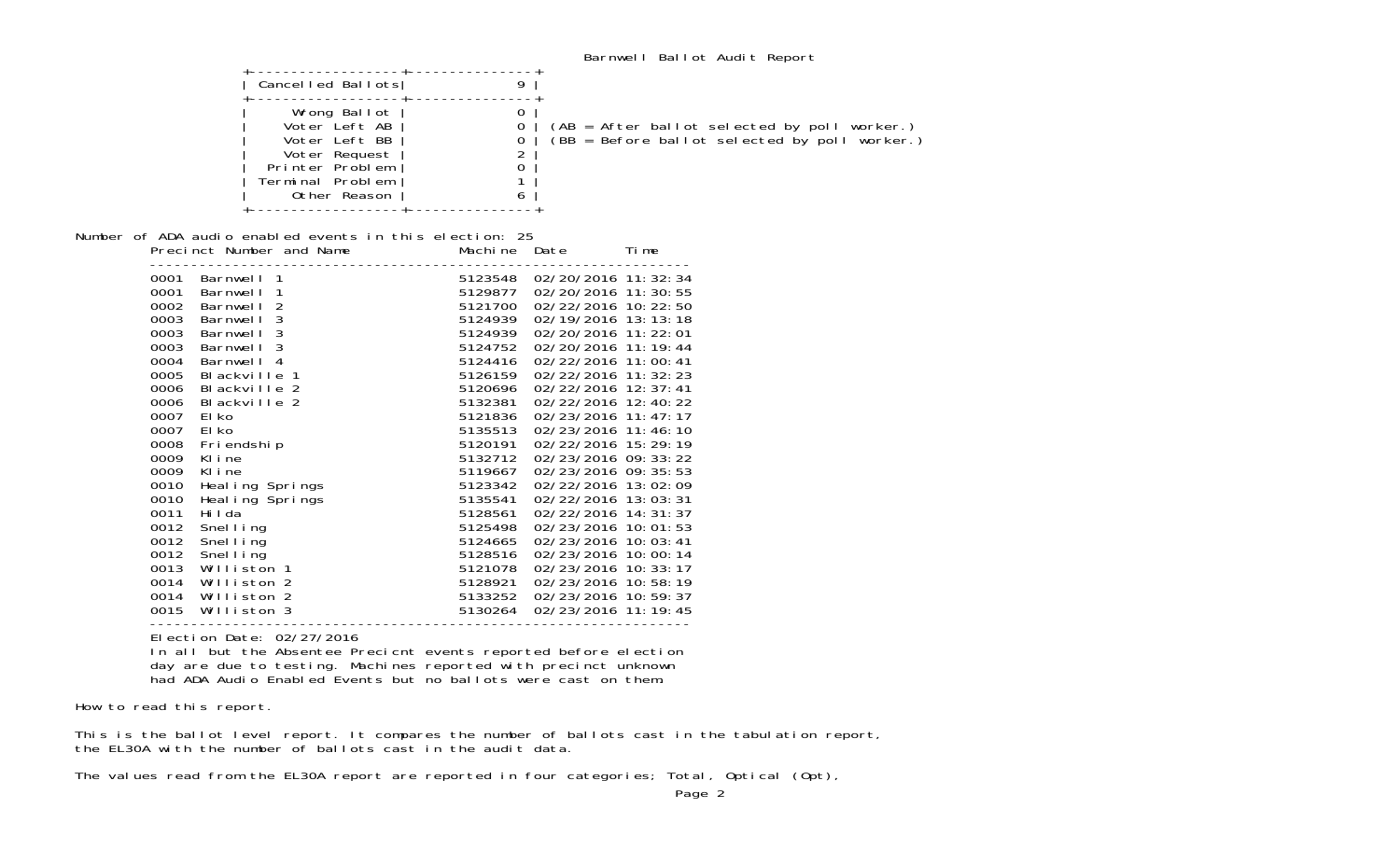#### Barnwell Ballot Audit Report

iVotronic (iVo) and Flash. None of these values on each line are calculated but parsed from the actual report. The total lines are the calculated sums of the individual precince line values.

The Opt totals are the total number of ballots cast on paper ballots that were scanned into the optical scanner and transferred to the tabulation computer via memory stick or ZipDisk (depending on the type of device, M100 or M650 used to scan the ballots.) Optical totals should exist only in some but not all of the Virtual Precincts at the bottom of the table.

The iVo totals are the results gathered from the PEBs (Personal Electronic Ballot) which are used to open and close an iVotronic voting machine and, after the polls have closed, gather the ballots cast for transmission to the tabulation system.

The Flash totals are the totals that are read from the flash cards in the rare event that the ballotscannot be copied from the machine to the PEB or from the PEB to the tabulating machine.

The values on the Audit side come from the iVotronic audit data that is read from the flash cards as part of the audit process. That process combines the individual machine data into two master audit files, the EL155 Vote image log and the EL152 iVotronic event log. The EL155 contains a record of all the votes cast on a ballot. The vote images indicate the machine 0counting the number of asterisks in a precint we get the number of ballots cast in that precinct. That number should always match the number in the iVo column on the EL30A side of the report.

Optical ballots do not have electonically readable audit files. So if the audit data iVotronic total does not match the EL30A Total value, the auditor is prompted to read the paper report from the optical scanner and enter the total ballots cast into the auditing program.

If the sum of the audit iVotronic and Optical ballots cast still do not match the EL30A total value, then the audit software reads the EL68 Manual Entry log for any changes made in that precinct to either the iVo or Opt totals by the CEC staff. It displays any manual entries to the auditor for inclusion into the totals. If accepted by the auditor these entries are automatically added to the Man column from the Manual Entry log.

Finally, the audit software calculates the Delta value which should be zero unless the sum of the iVo, the Opt and the Man do not match the EL30A Total column. If the Delta is greater than zero then audit data is missing. A comment will be placed on that line in the report indicating missing audit data. If the Delta value is less than zero then there are more ballots in the audit data than there are in the tabulated data and a comment will be placed on that line in the report.

Wherever possible, the audit system will attempt to indicate where the difference is by displaying the iVotronic machine numbers and the number of ballots cast on that machine that exist in the audit data In the case of missing tabulated data, it might be possible to identify a machine that has the same number of ballots cast as the delta value and that number and ballot count will be highlited with a < sign. If there is a non zero Delta value there will be an entry by the auditor explaining the variance.

Finally, there is a EL30A iVo to EL155 to EL152 Cross Check and Cancelled Ballots table in the report This table should indicate that the nubmer ballots cast in the EL30A match the numbers in the EL155 and the EL152 report. Then there are some statistics pulled from the EL152 repor that indicate how many ballots were cast by the voter and the number cast by the poll worker. Lastly the number of ballots that were cancelled and the reason they were cancelled. It should be noted that the reason cancelled is chosen from a pull down menu presented to the poll worker when a ballot is cancelled, there is no way to validate the poll worker's choice.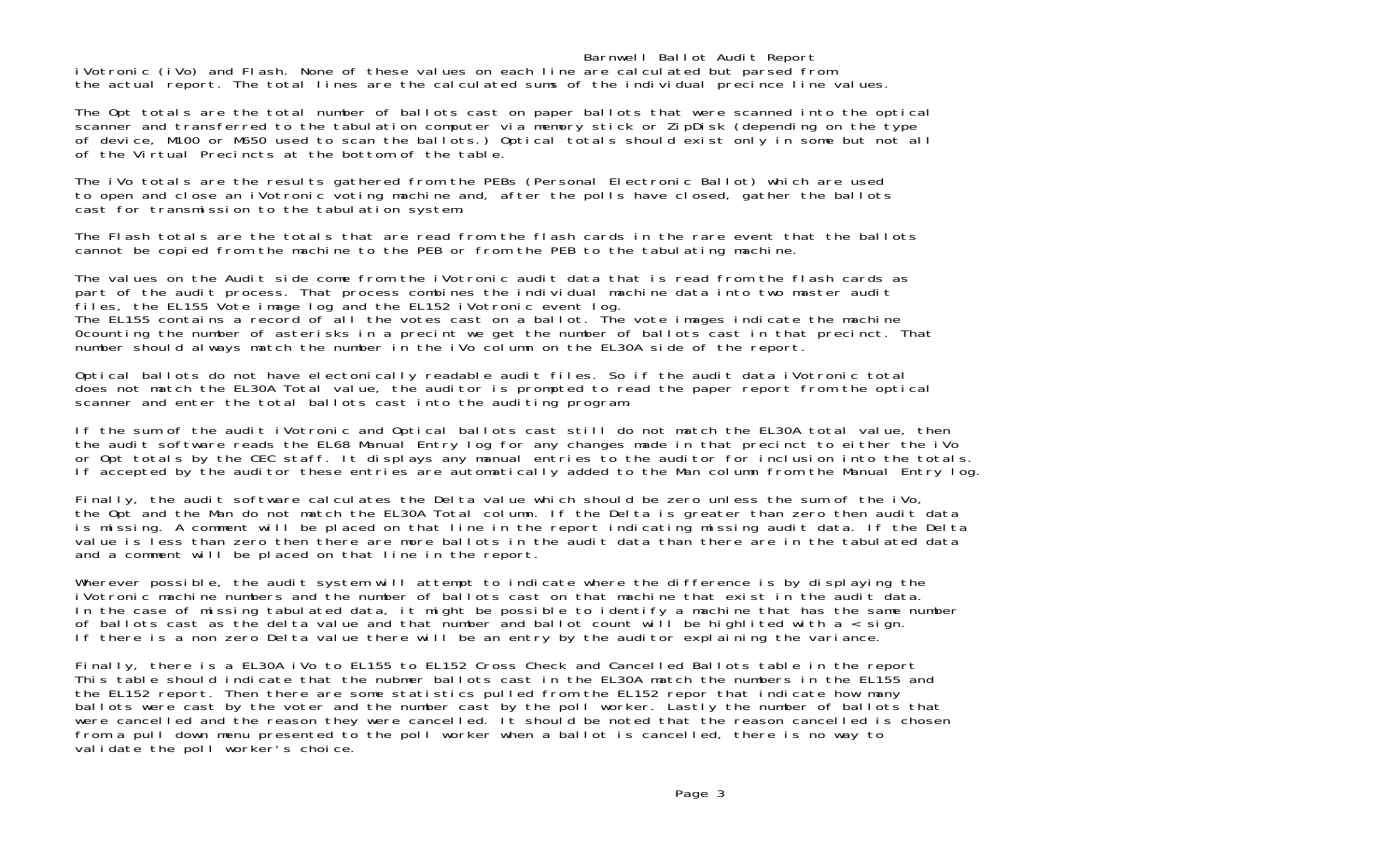## Barnwell Vote Level Audit Report Election: Democratic ppp Audit Date: 11:34:14, Thu Mar 3, 2016

| Precinct Number / Name                                                    |                                                                         |       |                                            | --------------EL30A---------------- ----Audit-------               |                                     |                                      |                  |                            |                                                                                      |  |
|---------------------------------------------------------------------------|-------------------------------------------------------------------------|-------|--------------------------------------------|--------------------------------------------------------------------|-------------------------------------|--------------------------------------|------------------|----------------------------|--------------------------------------------------------------------------------------|--|
| Office                                                                    | Candi date                                                              | Party | Total                                      | Optical                                                            | i Vo                                | FI ash                               | i Vo             | Del ta                     | Comments                                                                             |  |
| 0001 Barnwell 1<br>Presi dent<br>Presi dent<br>Presi dent<br>Presi dent   | Hillary Clinton<br>Martin 0' Malley<br>Berni e Sanders<br>Willie Wilson |       | 72<br>$\mathsf{O}\xspace$<br>8<br>$\Omega$ | $\begin{matrix} 0 \\ 0 \end{matrix}$<br>$\mathbf 0$<br>$\mathbf 0$ | 72<br>$\mathbf 0$<br>8<br>$\Omega$  |                                      |                  |                            | 0 72 0<br>0 * No Audit Data expected or found<br>0 * No Audit Data expected or found |  |
| 0002 Barnwell 2<br>Presi dent<br>Presi dent<br>Presi dent<br>Presi dent   | Hillary Clinton<br>Martin O'Malley<br>Berni e Sanders<br>Willie Wilson  |       | 123<br>$\Omega$<br>23                      | $\mathbf 0$<br>$\mathbf 0$<br>$\boldsymbol{0}$<br>$\Omega$         | 123<br>0<br>23                      | 0<br>$\overline{O}$<br>0<br>$\Omega$ | 123<br>23        | $\mathbf{0}$<br>$\Omega$   | * No Audit Data expected or found                                                    |  |
| 0003 Barnwell 3<br>Presi dent<br>Presi dent<br>Presi dent<br>Presi dent   | Hillary Clinton<br>Martin 0' Malley<br>Berni e Sanders<br>Willie Wilson |       | 107<br>$\Omega$<br>25<br>$\Omega$          | $\mathbf 0$<br>$\mathbf 0$<br>$\mathbf 0$<br>$\Omega$              | 107<br>$\Omega$<br>25<br>$\Omega$   | $\mathbf{O}$<br>0                    | 107<br>25        | $\overline{0}$             | 0 * No Audit Data expected or found<br>0 * No Audit Data expected or found           |  |
| 0004 Barnwell 4<br>Presi dent<br>Presi dent<br>Presi dent<br>Presi dent   | Hillary Clinton<br>Martin 0'Malley<br>Berni e Sanders<br>Willie Wilson  |       | 148<br>$\Omega$<br>20                      | 0<br>$\mathbf 0$<br>0<br>$\Omega$                                  | 148<br>$\Omega$<br>20               | 0<br>$\Omega$<br>0<br>$\Omega$       | 148<br>20<br>-1. | 0<br>$\Omega$              | * No Audit Data expected or found                                                    |  |
| 0005 Blackville 1<br>Presi dent<br>Presi dent<br>Presi dent<br>Presi dent | Hillary Clinton<br>Martin O'Malley<br>Berni e Sanders<br>Willie Wilson  |       | 131<br>$\overline{0}$<br>18<br>2           | $\mathbf 0$<br>$\mathbf 0$<br>$\mathbf 0$<br>$\Omega$              | 131<br>$\mathbf{O}$<br>18<br>2      | 0<br>0<br>0<br>$\Omega$              | 131<br>18<br>2   | $\overline{0}$<br>$\Omega$ | * No Audit Data expected or found                                                    |  |
| 0006 Blackville 2<br>Presi dent<br>Presi dent<br>Presi dent<br>Presi dent | Hillary Clinton<br>Martin O'Malley<br>Berni e Sanders<br>Willie Wilson  |       | 83<br>$\mathbf 0$<br>15<br>$\Omega$        | $\mathbf 0$<br>$\mathbf 0$<br>$\boldsymbol{0}$<br>$\Omega$         | 83<br>$\mathbf 0$<br>15<br>$\Omega$ | 0<br>0                               | 83<br>15         | $\overline{0}$<br>$\Omega$ | 0 * No Audit Data expected or found<br>0 * No Audit Data expected or found           |  |
| 0007 El ko<br>Presi dent<br>Presi dent<br>Presi dent<br>Presi dent        | Hillary Clinton<br>Martin O'Malley<br>Berni e Sanders<br>Willie Wilson  |       | 80<br>$\Omega$<br>13<br>$\Omega$           | 0<br>$\mathbf 0$<br>$\mathbf 0$<br>$\Omega$                        | 80<br>$\Omega$<br>13<br>$\Omega$    |                                      | 80<br>13         |                            | 0 * No Audit Data expected or found<br>0 * No Audit Data expected or found           |  |
| 0008 Friendship<br>President                                              | Hillary Clinton                                                         |       | $\overline{7}$                             | $\mathbf 0$                                                        | $\overline{7}$                      | 0                                    | $\overline{7}$   | $\mathbf 0$                |                                                                                      |  |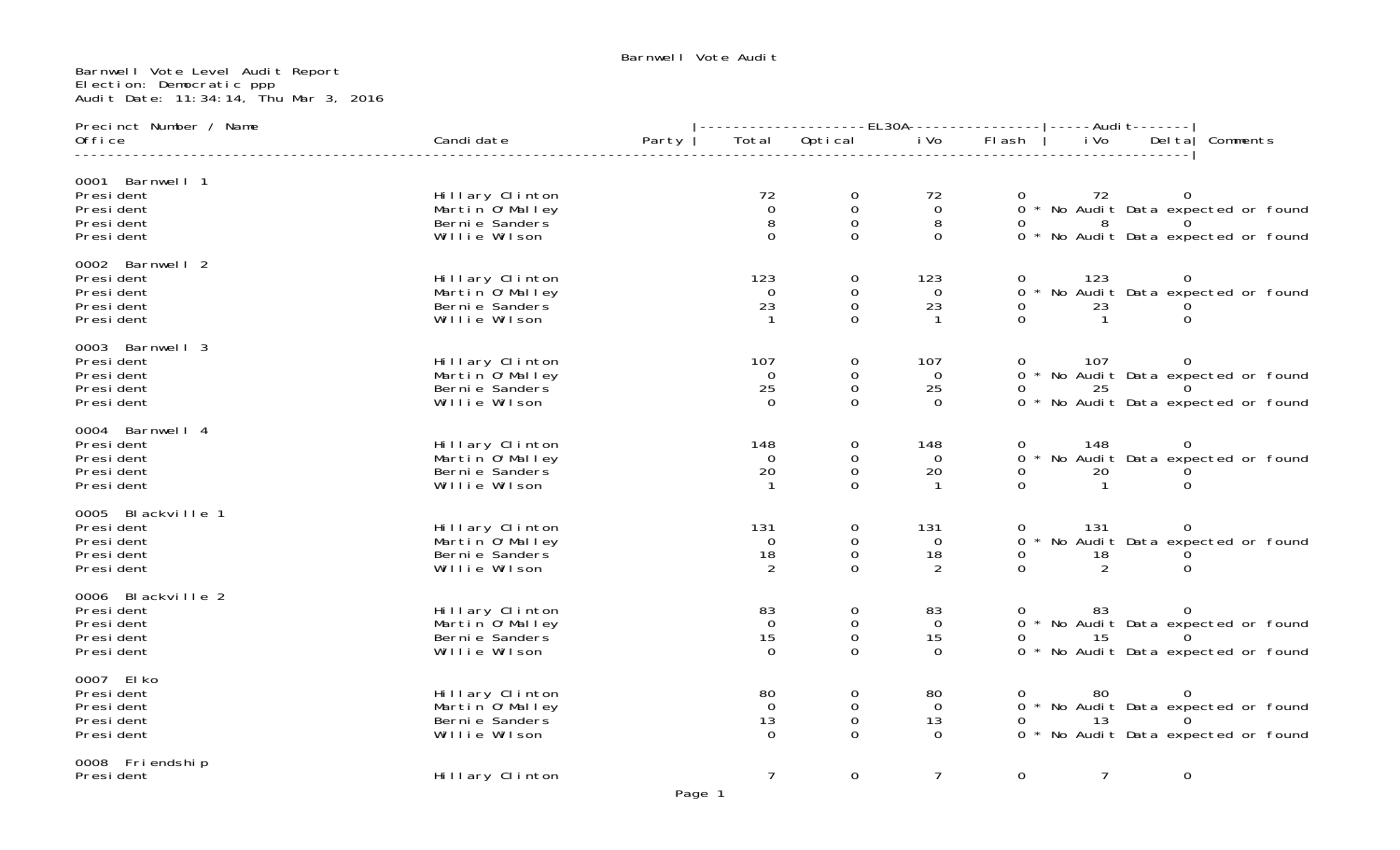|                                                                               |                                                                         | Barnwell Vote Audit                         |                                                         |                                                        |                             |                                                                                                                   |  |
|-------------------------------------------------------------------------------|-------------------------------------------------------------------------|---------------------------------------------|---------------------------------------------------------|--------------------------------------------------------|-----------------------------|-------------------------------------------------------------------------------------------------------------------|--|
| Presi dent<br>Presi dent<br>Presi dent                                        | Martin O'Malley<br>Berni e Sanders<br>Willie Wilson                     | 0<br>0<br>$\Omega$                          | 0<br>$\mathbf 0$<br>$\Omega$                            | $\mathbf 0$<br>0<br>$\Omega$                           |                             | 0 * No Audit Data expected or found<br>0 * No Audit Data expected or found<br>0 * No Audit Data expected or found |  |
| 0009 Kline<br>Presi dent<br>Presi dent<br>Presi dent<br>Presi dent            | Hillary Clinton<br>Martin 0'Malley<br>Berni e Sanders<br>Willie Wilson  | 46<br>0<br>5<br>$\Omega$                    | 0<br>$\mathsf{O}\xspace$<br>$\mathbf 0$<br>$\Omega$     | 46<br>$\overline{0}$<br>5<br>$\Omega$                  | 0<br>0                      | 46<br>0 * No Audit Data expected or found<br>.5<br>0 * No Audit Data expected or found                            |  |
| 0010 Heal ing Springs<br>Presi dent<br>Presi dent<br>Presi dent<br>Presi dent | Hillary Clinton<br>Martin O'Malley<br>Berni e Sanders<br>Willie Wilson  | 158<br>0<br>9<br>$\Omega$                   | 0<br>$\mathsf{O}$<br>$\mathsf{O}\xspace$<br>$\mathbf 0$ | 158<br>$\Omega$<br>9<br>$\Omega$                       | 0<br>0                      | 158<br>$\mathbf{O}$<br>0 * No Audit Data expected or found<br>9<br>0 * No Audit Data expected or found            |  |
| 0011 Hilda<br>Presi dent<br>Presi dent<br>Presi dent<br>Presi dent            | Hillary Clinton<br>Martin 0'Malley<br>Berni e Sanders<br>Willie Wilson  | 14<br>$\mathbf 0$<br>3<br>$\Omega$          | 0<br>$\mathsf 0$<br>$\overline{0}$<br>$\Omega$          | 14<br>$\overline{0}$<br>$\mathbf{3}$<br>$\overline{0}$ | 0<br>0                      | 14<br>0<br>0 * No Audit Data expected or found<br>0 * No Audit Data expected or found                             |  |
| 0012 Snelling<br>President<br>Presi dent<br>Presi dent<br>Presi dent          | Hillary Clinton<br>Martin 0' Malley<br>Berni e Sanders<br>Willie Wilson | 112<br>$\mathbf{1}$<br>15<br>$\Omega$       | 0<br>$\mathbf 0$<br>$\mathsf{O}\xspace$<br>$\Omega$     | 112<br>$\mathbf{1}$<br>15<br>$\Omega$                  | 0<br>0<br>0<br>$\Omega$     | 112<br>0<br>$\mathbf 0$<br>$\mathbf{1}$<br>15<br>$\Omega$<br>No Audit Data expected or found                      |  |
| 0013 Williston 1<br>Presi dent<br>Presi dent<br>Presi dent<br>Presi dent      | Hillary Clinton<br>Martin O'Malley<br>Berni e Sanders<br>Willie Wilson  | 184<br>$\Omega$<br>24<br>$\overline{4}$     | $\mathbf 0$<br>$\mathbf 0$<br>$\mathbf 0$<br>$\Omega$   | 184<br>$\overline{0}$<br>24<br>4                       | 0<br>0<br>0<br>$\mathsf{O}$ | 184<br>0<br>* No Audit Data expected or found<br>24<br>$\mathbf 0$<br>4                                           |  |
| 0014 Williston 2<br>Presi dent<br>Presi dent<br>President<br>Presi dent       | Hillary Clinton<br>Martin O'Malley<br>Berni e Sanders<br>Willie Wilson  | 22<br>$\overline{1}$<br>5<br>$\Omega$       | 0<br>$\mathsf{O}\xspace$<br>$\mathbf 0$<br>$\Omega$     | 22<br>$\overline{1}$<br>5<br>$\Omega$                  | 0<br>0<br>0<br>$\Omega$     | 22<br>0<br>$\mathbf 0$<br>$\mathbf{1}$<br>5<br>$\Omega$<br>No Audit Data expected or found                        |  |
| 0015 Williston 3<br>Presi dent<br>Presi dent<br>Presi dent<br>Presi dent      | Hillary Clinton<br>Martin O'Malley<br>Berni e Sanders<br>Willie Wilson  | 53<br>$\overline{7}$<br>$\mathbf{1}$        | $\mathsf{O}\xspace$<br>0<br>$\mathbf 0$<br>$\Omega$     | 53<br>$\mathbf{1}$<br>$\overline{7}$<br>$\mathbf{1}$   | 0<br>0<br>0<br>$\Omega$     | 53<br>$\mathbf 0$<br>$\mathbf 0$<br>$\mathbf{1}$<br>$\overline{7}$<br>$\mathbf 0$<br>$\overline{O}$               |  |
| 0750 Absentee<br>Presi dent<br>Presi dent<br>Presi dent<br>Presi dent         | Hillary Clinton<br>Martin O'Malley<br>Bernie Sanders<br>Willie Wilson   | 203<br>$\overline{2}$<br>16<br>$\mathbf{1}$ | 52<br>-1<br>4<br>$\Omega$                               | 151<br>-1<br>12<br>$\mathbf{1}$                        | 0<br>0<br>0<br>0            | 151<br>0<br>$\mathsf{O}\xspace$<br>1<br>$\mathsf{O}\xspace$<br>12<br>0<br>$\mathbf{1}$                            |  |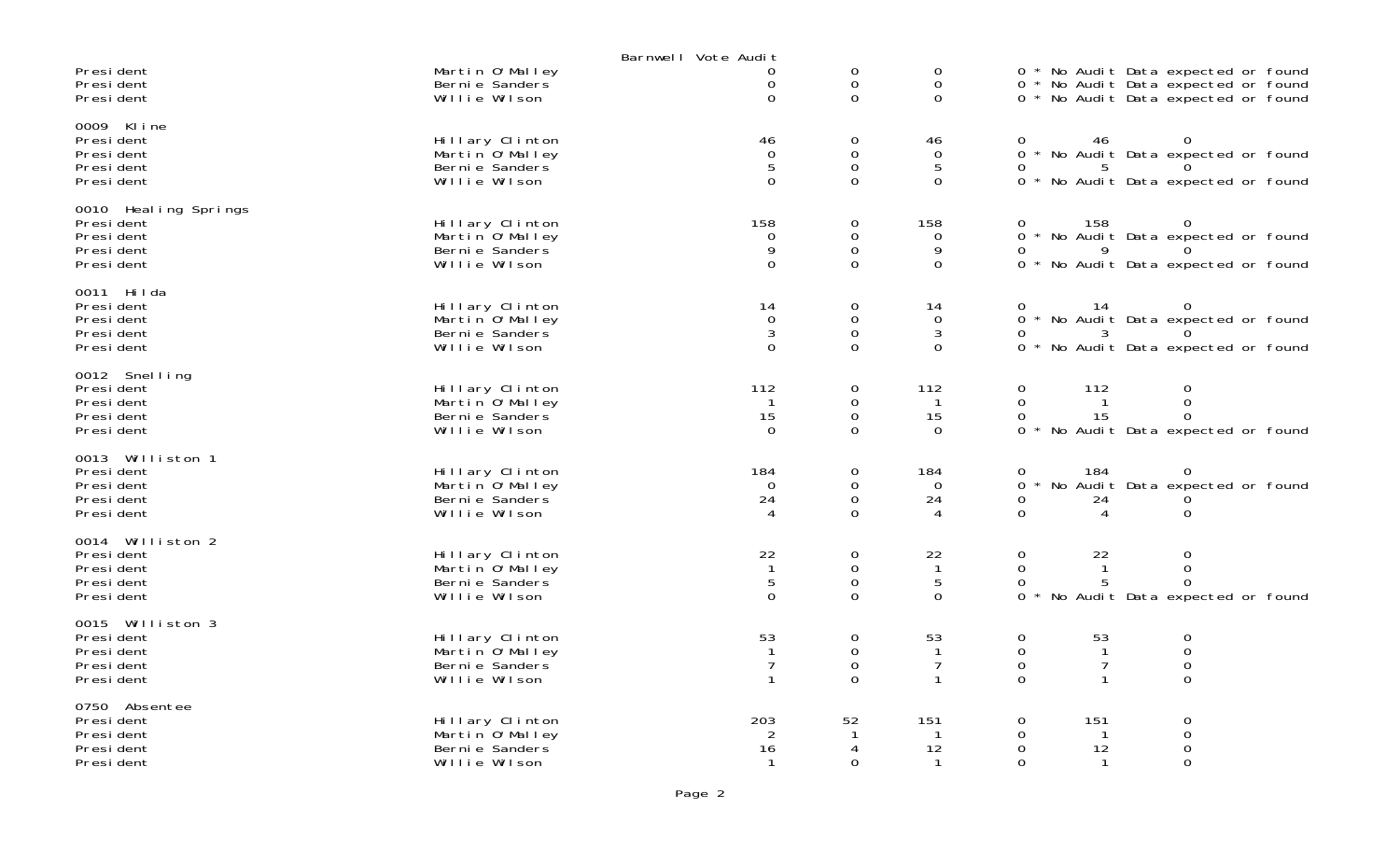Barnwell Vote Audit

| 0800 Emergency<br>President<br>President<br>President<br>President                                                 | Hillary Clinton<br>Martin 0'Malley<br>Bernie Sanders<br>Willie Wilson  |    | $\mathbf 0$                | 0 * No Audit Data expected or found<br>0 * No Audit Data expected or found<br>0 * No Audit Data expected or found<br>0 * No Audit Data expected or found      |
|--------------------------------------------------------------------------------------------------------------------|------------------------------------------------------------------------|----|----------------------------|---------------------------------------------------------------------------------------------------------------------------------------------------------------|
| 0850 Failsafe<br>President<br>President<br>President<br>President                                                  | Hillary Clinton<br>Martin 0'Malley<br>Berni e Sanders<br>Willie Wilson | 18 | $\mathbf 0$                | 0 * No Audit Data expected or found<br>0 * No Audit Data expected or found                                                                                    |
| 0900 Provi si onal<br>President<br>President<br>President<br>President                                             | Hillary Clinton<br>Martin 0'Malley<br>Berni e Sanders<br>Willie Wilson |    |                            | 0 * No Audit Data expected or found<br>0 * No Audit Data expected or found<br>0 * No Audit Data expected or found<br>0 * No Audit Data expected or found      |
| 0950 Failsafe Provisional<br>President<br>President<br>President<br>President<br>There was no unmatched audit data | Hillary Clinton<br>Martin O'Malley<br>Berni e Sanders<br>Willie Wilson |    | $\mathbf 0$<br>$\mathbf 0$ | 0 * No Audit Data expected or found<br>No Audit Data expected or found<br>$0 *$<br>0 * No Audit Data expected or found<br>0 * No Audit Data expected or found |

How to read this report.

This is the vote level report. It compares the number of votes cast for each candidate in the tabulation report with the number of ballots cast in the audit data for each candidates in each precinct.

The tabulated values as read from the EL30A report are reported in four categories; Total, Optical (Opt), iVotronic (iVo) and Flash. None of these values on each line are calculated but parsed from the actual report. In the EL30A report all Write-in votes are added together and reported as one candidate name - Write-in. The EL30A does not report individual Write-in candidates.

The Opt totals are the total number of votes cast on paper ballots that were scanned into the optical scanner and transferred to the tabulation computer via memory stick or ZipDisk (depending on the type of device, M100 or M650 used to scan the ballots.) Optical totals should exist only in some but not all of the Virtual Precincts at the bottom of the table.

The iVo totals are the results gathered from the PEBs (Personal Electronic Ballot) which are used to open and close an iVotronic voting machine and, after the polls have closed, gather the ballots cast for transmission to the tabulation system.

The Flash totals are the totals that are read from the flash cards in the rare event that the ballots cannot be copied from the machine to the PEB or from the PEB to the tabulating machine.

The values on the Audit side come from the iVotronic audit data that is read from the flash cards as part of the audit process. That process combines the individual machine data into a master audit file, the EL155 Vote image log.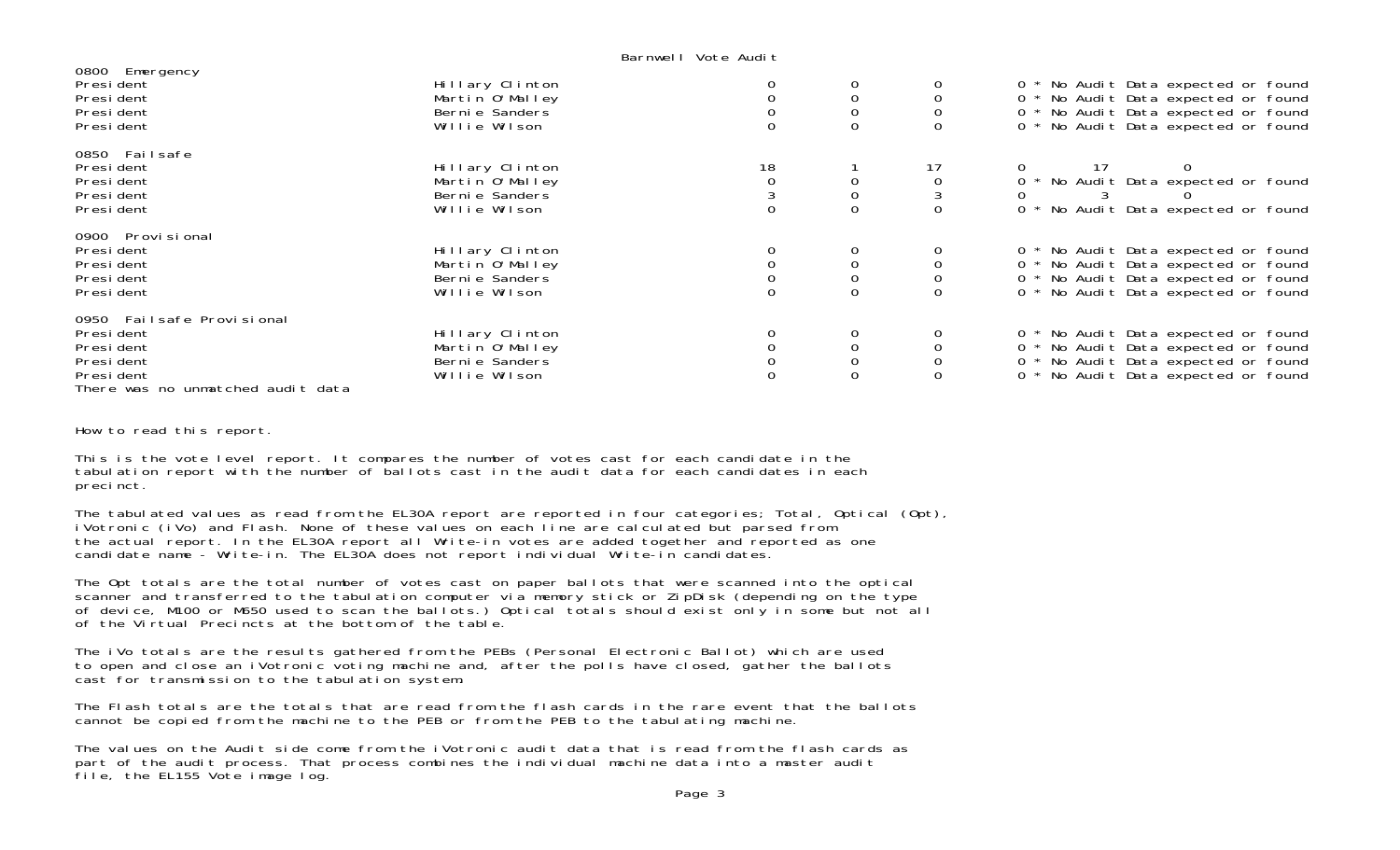## Barnwell Vote Audit

The EL155 contains a record of all the votes cast on a ballot. The vote images indicate the machine 0counting the number of times a candidate name for a contest appears in a precint we get the number of votes cast in that precinct for that candidates. That number should always match the number of votes cast for that candidate in that contest in the iVo column on the EL30A side of the report.

Optical ballots do not have electonically readable audit files. So if the audit data iVotronic total votes does not match the EL30A iVo value one of two things will occur. The first is if the iVotronic tabulated is zero and the Total tabulated votes match the tabulated Optical votes the following comment is made in the Audit side of the report; All votes cast for this candidate in this precicnt are optical No Audit Data for optical, or secondly, if the iVotronic total is not zero, a notation indicating which data Audit data In the event a candidate or the combined Write-in candidates did not receive any votes in a precinct the EL30A will report a zero vote count. If there are no votes for this candidate in a precinct in the audit data, the following comment will be placed into the audit report by the auditing software; No Audit Data expected or found.

Finaly the audit software will search the audit data for any votes that were not found on the EL30A report. If it finds some, it will report those vote totals by contest, candidate name and precinct. if it does not find any unmatched audit data it will report; There was no unmatched audit data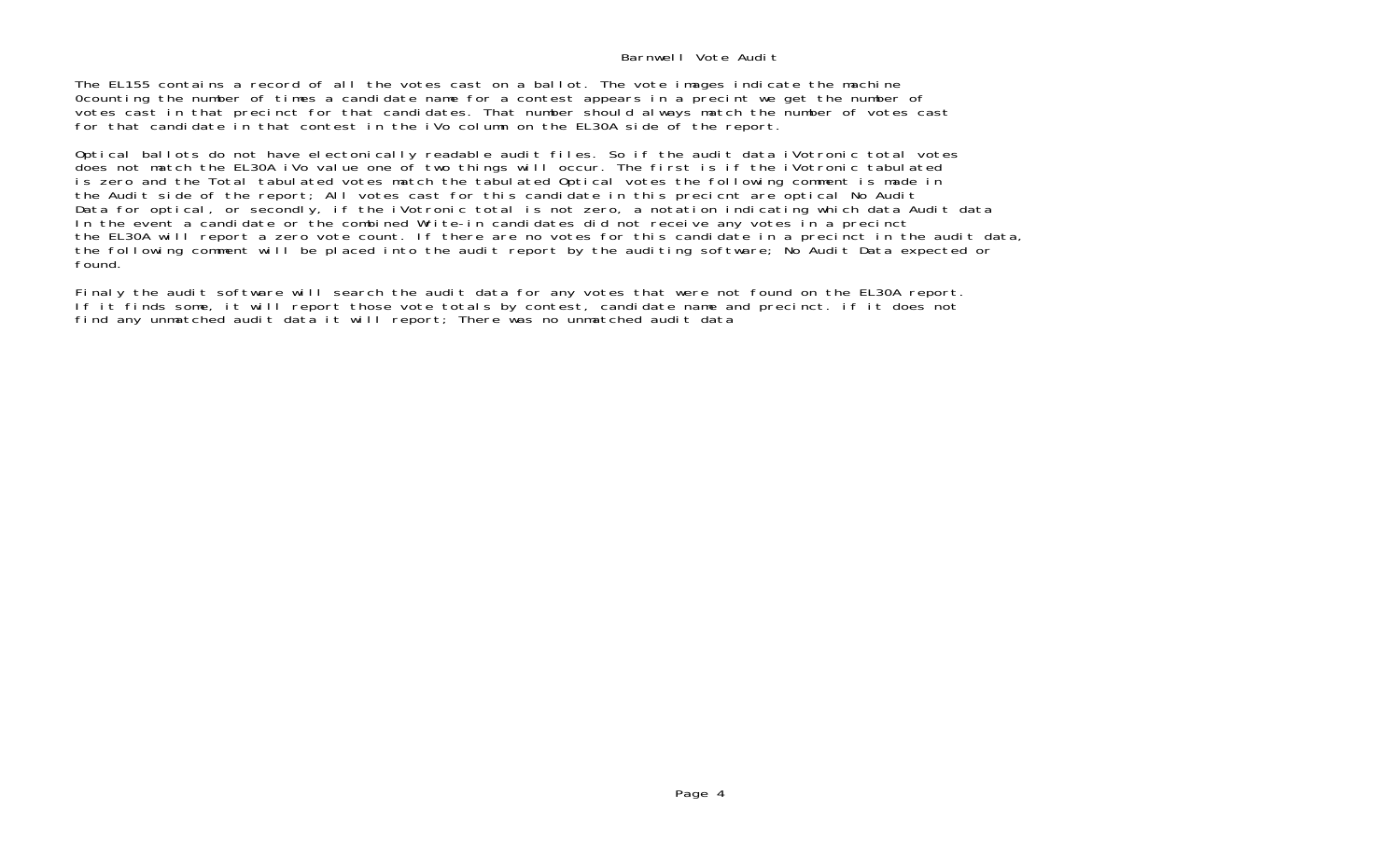Barnwell EL30A45A Comparison Report Election: Democratic ppp Audit Date: 11:35:14, Thu Mar 3, 2016

| Office                                              | Candi date                                                            | Party | Tot               | Opt | i Vo              | FI ash | Tot               | 0pt | i Vo              | FI ash | Del ta |
|-----------------------------------------------------|-----------------------------------------------------------------------|-------|-------------------|-----|-------------------|--------|-------------------|-----|-------------------|--------|--------|
| President<br>Presi dent<br>Presi dent<br>Presi dent | Hillary Clinton<br>Martin O'Malley<br>Bernie Sanders<br>Willie Wilson |       | 1561<br>209<br>10 | 53  | 1508<br>205<br>10 |        | 1561<br>209<br>10 | 53  | 1508<br>205<br>10 |        |        |

How to read this report.

This is EL30A EL45A Crosscheck Report. It sums each candidates vote totals in each precinct in the EL30A Precinct Detail Report and compares it to the EL45A Election Summary Report that contains the tabulated total for each candidate in the county.

The values read from the EL30A report are reported in four categories; Total, Optical (Opt), iVotronic (iVo) and Flash. None of these values on each line are calculated but parsed from the actual report. The total lines are the calculated sums of the individual precince line values.

The Opt totals are the total number of votes cast on paper ballots that were scanned into the optical scanner and transferred to the tabulation computer via memory stick or ZipDisk (depending on the type of device, M100 or M650 used to scan the ballots.) Optical totals should exist only in some but not all of the Virtual Precincts at the bottom of the table.

The iVo totals are the results gathered from the PEBs (Personal Electronic Ballot) which are used to open and close an iVotronic voting machine and, after the polls have closed, gather the ballots cast for transmission to the tabulation system.

The Flash totals are the totals that are read from the flash cards in the rare event that the ballotscannot be copied from the machine to the PEB or from the PEB to the tabulating machine.

The values read from the EL45A report are reported in same four categories; Total, Optical (Opt), iVotronic (iVo) and Flash as the EL30A. Like the EL30A they are parsed from the actual EL45A report. The summary candidate totals are compared against the calculated sums for each candidate from, the EL30A report. Each of the values in each line on the EL30A side must match the same value on the EL45A side and the Delta value must be zero.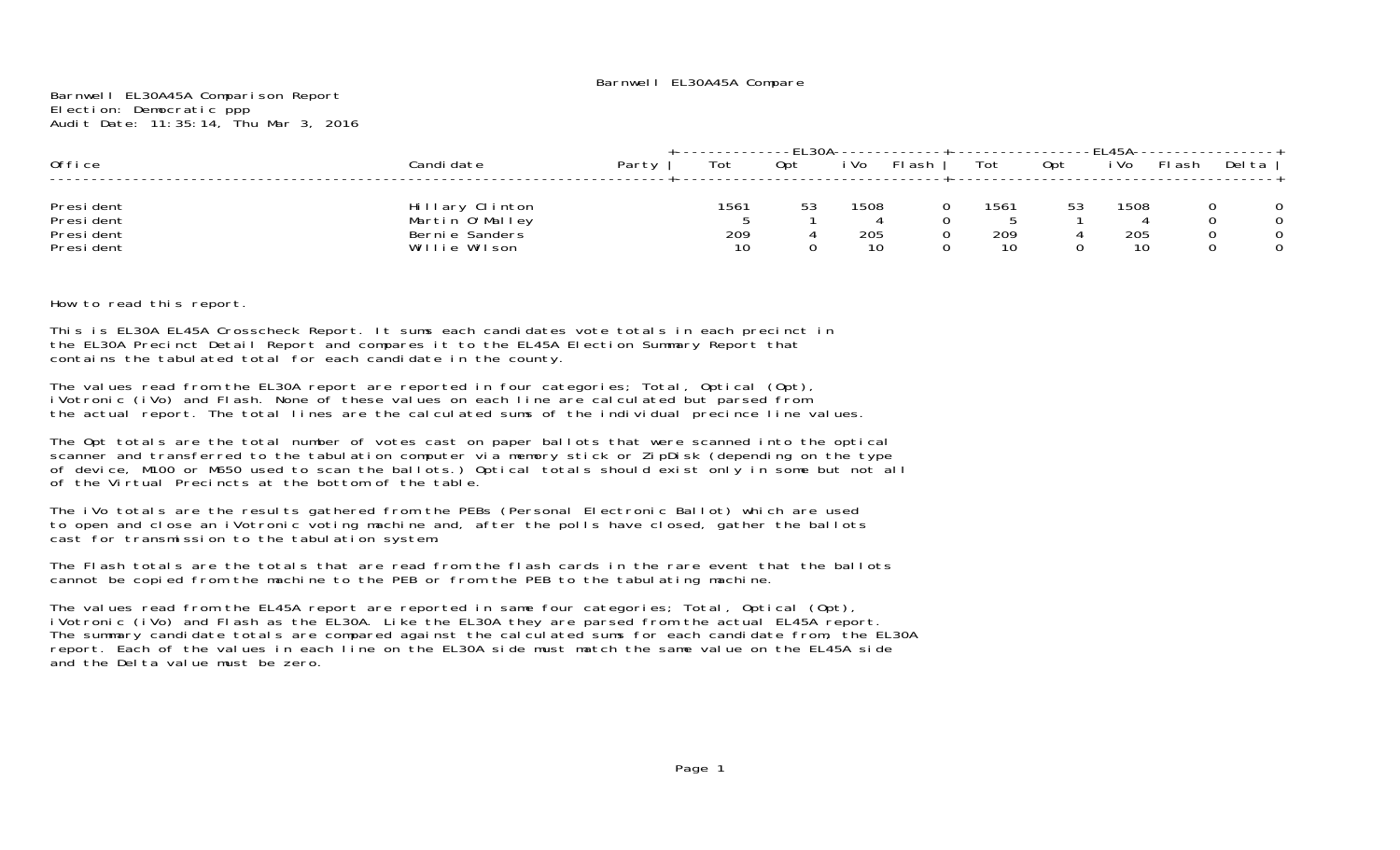# Barnwell PEBUsed

Barnwell PEB Use Report Election: Democratic ppp Audit Date: 11:33:34, Thu Mar 3, 2016

| Precinct                   | PEBs Used | Comments |
|----------------------------|-----------|----------|
| Barnwell<br>$\overline{1}$ | 143278    |          |
| Barnwell 2                 | 197625    |          |
| Barnwell 3                 | 144399    |          |
| Barnwell 4                 | 124872    |          |
| Blackville 1               | 150920    |          |
| Blackville 2               | 147271    |          |
| El ko                      | 207431    |          |
| Fri endshi p               | 165277    |          |
| Kline                      | 165267    |          |
| Healing Springs            | 165255    |          |
| Hilda                      | 225476    |          |
| Snelling                   | 225488    |          |
| Williston 1                | 124922    |          |
| Williston 2                | 225419    |          |
| Williston 3                | 207435    |          |
| Absentee                   | 225479    |          |
| Failsafe                   | 225479    |          |

## 17 precincts processed

The following precinct(s) have no ballots cast in them: Emergency, Provisional, Failsafe Provisional Note: if there are no ballots cast in a precinct the machines in that precinct cannot be identified so these precinct(s) will not appear in this report.

How to read this report.

This is the PEB Used report. It lists the precints found in the Audit data and lists all the PEBs that were used by the poll workers to open and close the iVotronic machines in that. precinct.

If more than one PEB is used to open and close all the iVotronic machines in a precinct, then the County Election Commission must read ALL the PEBs used in that precinct to assure that they have collected all the ballots from that precinct. A county whose report shows a precinct that has machines open or closed by more than one PEB should double check the Ballot Audit Report against the iVotronic paper tapes and the Poll Book to make sure that all the ballots have been collected and tabulated.